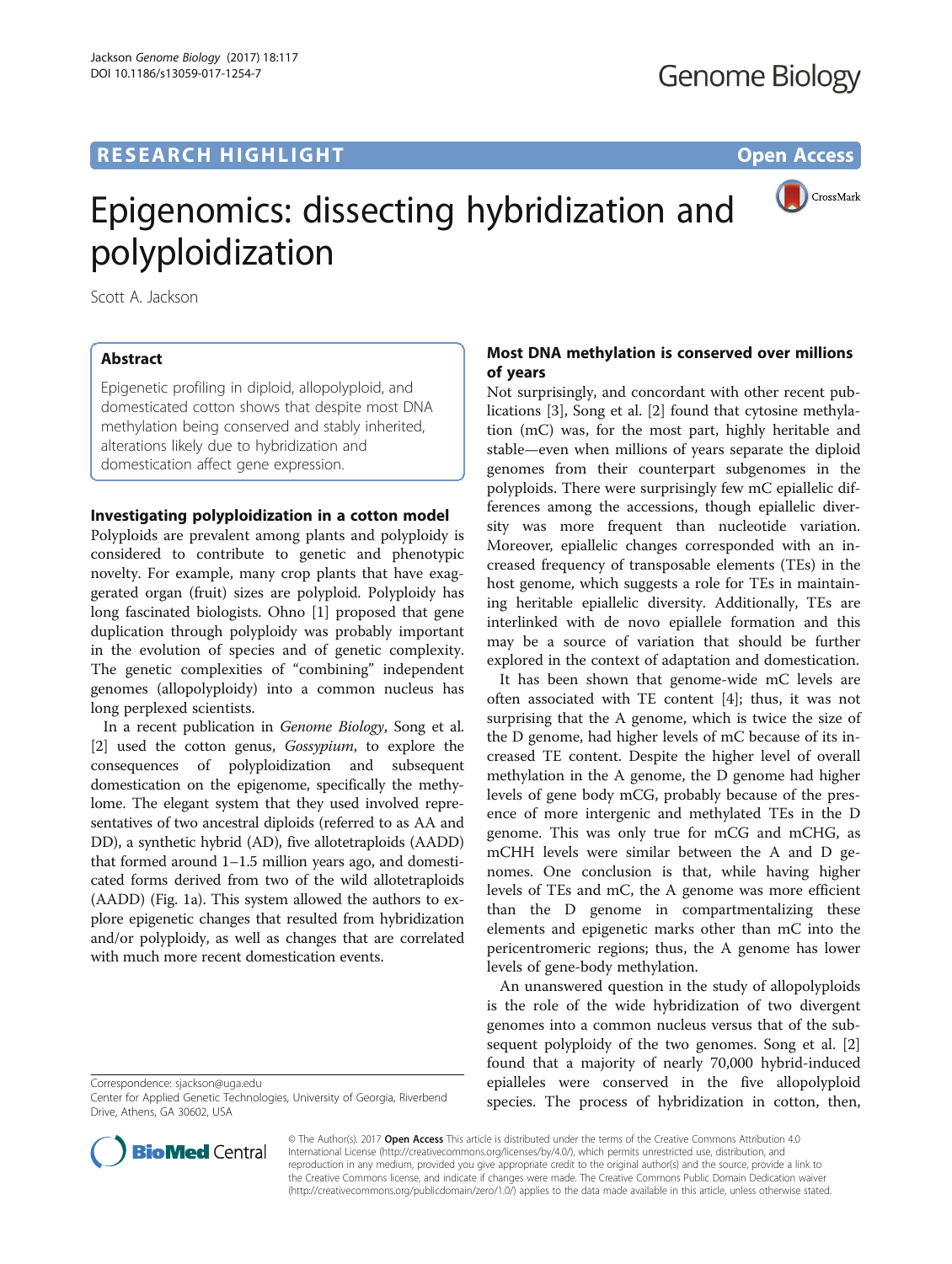<span id="page-1-0"></span>

appears to contribute to the de novo formation of epialleles, which are then inherited stably in the derived polyploids. This also indicates that the formation of epialleles can be recapitulated in subsequent hybridizations of the parental species, as the polyploids are millions of years old but the  $A \times D$  hybrid was made only recently.

### Epigenomic changes in polyploids

The additional copies of genes in a polyploid provide genetic information that can be acted on through mutation and selection to provide novel genotypes and phenotypes. Interestingly, the authors found that, when compared to the wild diploids, the allotetraploids had hundreds of thousands of CG and CHG differentially methylated regions (DMRs) that were enriched in genic and intergenic regions. These DMRs can affect the evolutionary trajectory of genes. Their role in the allopolyploids in establishing or contributing to the asymmetrical evolution of subgenomes remains to be determined. In cotton [[5\]](#page-2-0), as in other species [[6](#page-2-0)], it has been observed that one subgenome is dominant over the other because it has higher gene expression levels and lower levels of gene loss. To what extent, if any, have the

DMRs affected the differential gene loss, gene expression, or evolution of the subgenomes?

Song et al. [\[2](#page-2-0)] found many changes in the CG methylation of genes that were correlated with changes in gene expression. A small percentage of mCG DMRs were flipped between the A and D genomes when occurring in the tetraploid species G. hirsutum; that is, if a locus was mCG in the A genome of one ancestral diploid and not methylated in the D genome of the other, in G. hirsutum, the locus was mCG in the D genome and unmethylated in the A genome (Fig. 1b). Moreover, these genes were more likely to have divergent expression patterns in the tetraploid. This raises the question of how the methylation patterns changed and whether it was concomitant to homoeolog expression divergence, or alternatively, a result of this process?

Gene loss is common in polyploids (e.g., Arabidopsis [[7\]](#page-2-0)), especially for those that have undergone fractionation. Here, Song et al. [[2\]](#page-2-0) examined genes in the ancestral diploids and found that mC genes were more likely to be lost in the resultant polyploids, suggesting that the mC mark precedes either hybridization or polyploidization. This finding should be tempered, however, as these genes are also commonly enriched for TEs, misannotated as genes, may have been previously duplicated by polyploidy or other duplication processes, and may be already undergoing loss in the diploids. In any case, these data show that information that promotes the loss of mC genes is maintained during hybridization and polyploidy.

# A role for epigenetic reprogramming in domestication

The extent to which epigenetic variation contributes to either domestication or subsequent breeding is largely unknown. In the case of cotton, two allotetraploids, G. hirsutum and G. barbadense, were domesticated independently. Although a majority of mCG DMRs are not shared between the two domesticates, Song et al. [\[2](#page-2-0)] found a small set of 519 genes that are associated with shared DMRs. This is a candidate set of domesticated epialleles that may have been independently selected on during both domestications. Among these 519 genes are two clear examples of reprogrammed epialleles that putatively affect domestication traits.

One example of a shared domestication epiallele was COLD2d, a homolog of Arabidopsis CONSTANS (CO), a photoperiod-sensitive gene that regulates flowering. COL2D genes were found to have lower levels of CG methylation and higher levels of expression in both cultivated forms of cotton than in their undomesticated antecedents. Both domesticated cotton species are photoperiod insensitive, a major part of the domestication syndrome. Moreover, analysis of several accessions